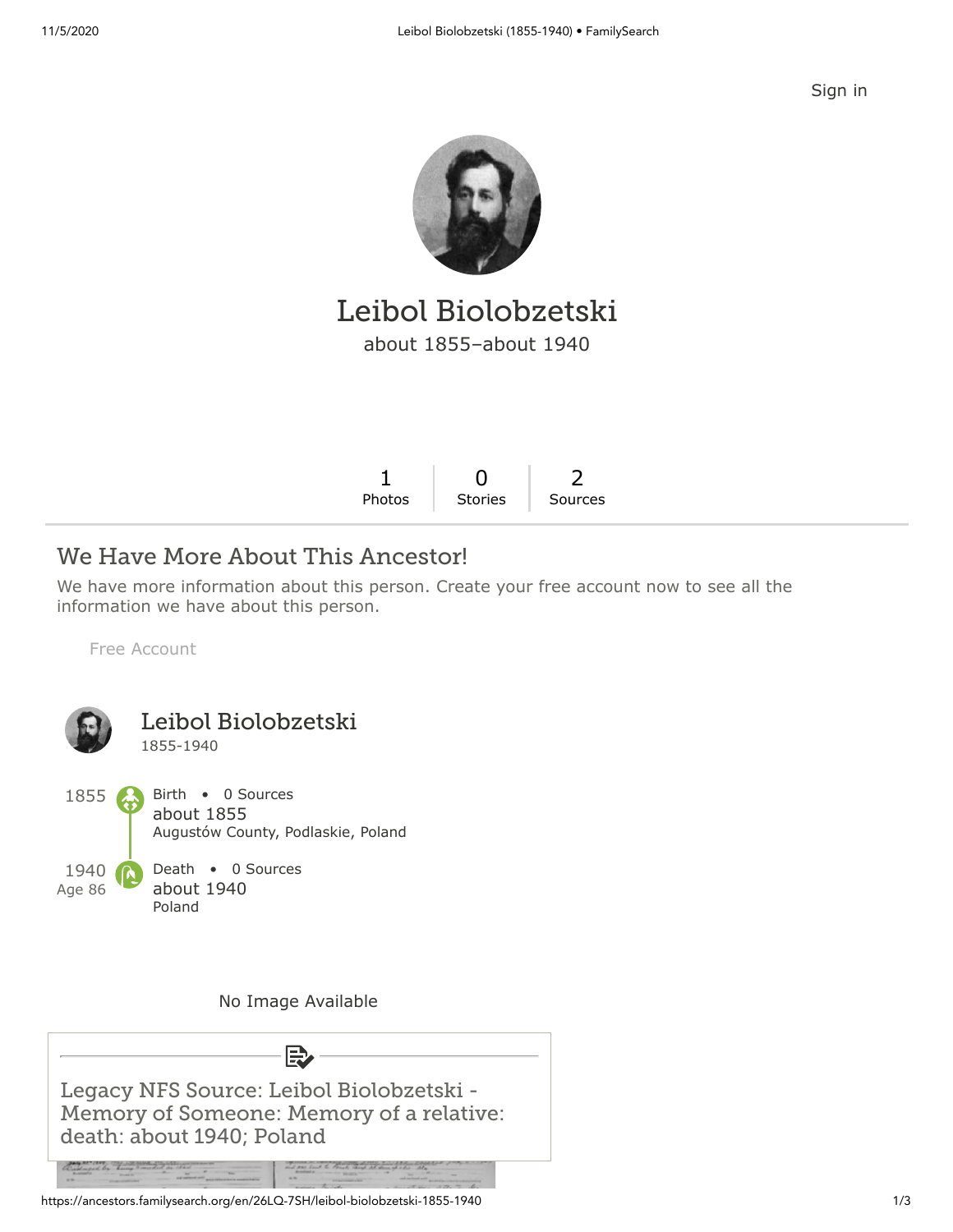

|                                              | ۰<br>w                                                  |                                                                 | ×<br>$\overline{a}$ |
|----------------------------------------------|---------------------------------------------------------|-----------------------------------------------------------------|---------------------|
| <b>Silver and</b><br><b>Announcement and</b> | and any discussion<br><b>Channel</b><br>w.<br>came that | athanti<br><b>CARDON</b><br><b>Links</b><br>٠<br>٠<br>at arthur |                     |
| ×.<br>$-200$<br><b>ADEX</b>                  | 2<br>л<br>sл<br>$-1$                                    | <b>Science</b><br><b>HARLEY</b>                                 | alex<br>a           |
|                                              |                                                         |                                                                 | <b>STATISTICS</b>   |

## Family Members

SPOUSES AND CHILDREN

|              | Leibol Biolobzetski<br>1855-1940<br>Marriage:<br>Poland<br>Anna Weisberg<br>1857- |  |  |  |
|--------------|-----------------------------------------------------------------------------------|--|--|--|
| Children (7) |                                                                                   |  |  |  |
|              | <b>Robert Cohen</b><br>1879-1966                                                  |  |  |  |
|              | <b>Anna Cohen</b><br>1885-1975                                                    |  |  |  |
|              | Stirka Ester Bialobzetski<br>1886-1942                                            |  |  |  |
|              | <b>Harry Cohen</b><br>1888-1963                                                   |  |  |  |
|              | Charles Biolobzetski Cohen<br>1891-1963                                           |  |  |  |
|              | Rivka Bialobzetski<br>1893-1942                                                   |  |  |  |
|              | <b>Samuel Cohen</b><br>1897-1955                                                  |  |  |  |

## PARENTS AND SIBLINGS